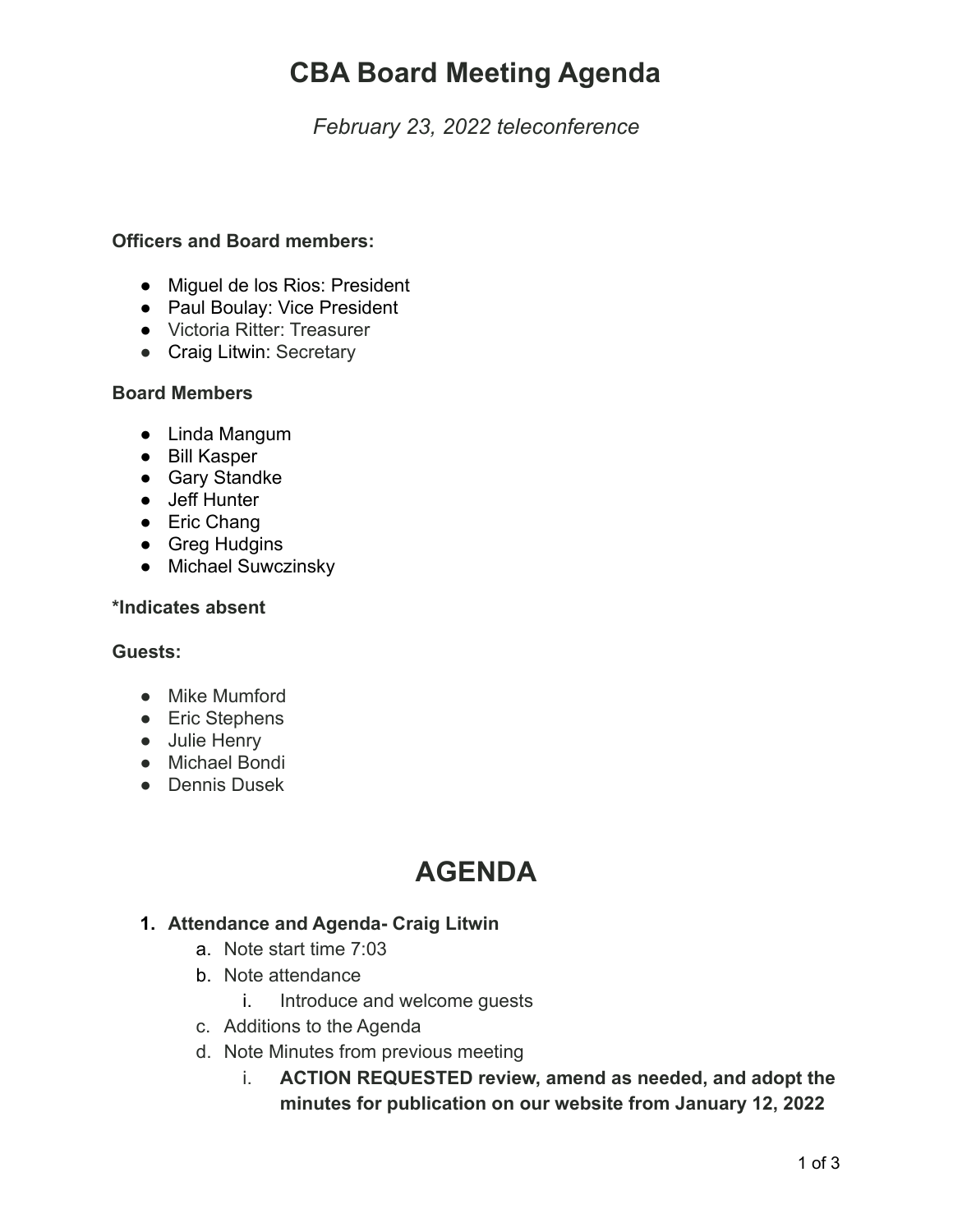# **CBA Board Meeting Agenda**

*February 23, 2022 teleconference*

**(attached in email).**Michael Suwczinsky moved and Gary Stande seconded approval. Passes unanimously.

### **2. Committee Reports:**

- a. 2022 Spring Conference Committee
	- i. Julie Henry, Paul Boulay, Michael Bondi
	- ii. Department Chairs
		- 1. Education Operations
		- 2. Demonstration Ops
		- 3. Hospitality
		- 4. Gallery
		- 5. Merchandise
		- 6. Site preparation and tear down
		- 7. Auction-
		- 8. AV
		- 9. Registration/Finance
		- 10.Safety
			- a. **ACTION:** Paul or Julie to send map and safety plan outline to Eric Stephens
			- b. **ACTION:** Miguel moves and Victoria seconds to follow the state and county safety guidelines.
				- i. Passes unanimously
		- 11. Parking Attendants
		- 12.Vendor Interface
		- 13.Promotion
			- a. **ACTION:** Blitz the email push through the membership
			- b. **ACTION:** Blitz for the dinner price going upwards
	- iii. Additions

### **3. Grant Request from Mark Aspery (attached in board email)**

- a. Gary Standke framed the grant request. Miguel mentioned how Mark gives his information freely and we should grant the request. Paul mentioned how Mark can move this from a difficult subject towards a way that people can understand it.
	- i. **ACTION:** Miguel de los Rios moved and Paul Boulay seconded approval of the grant. It passed unanimously.